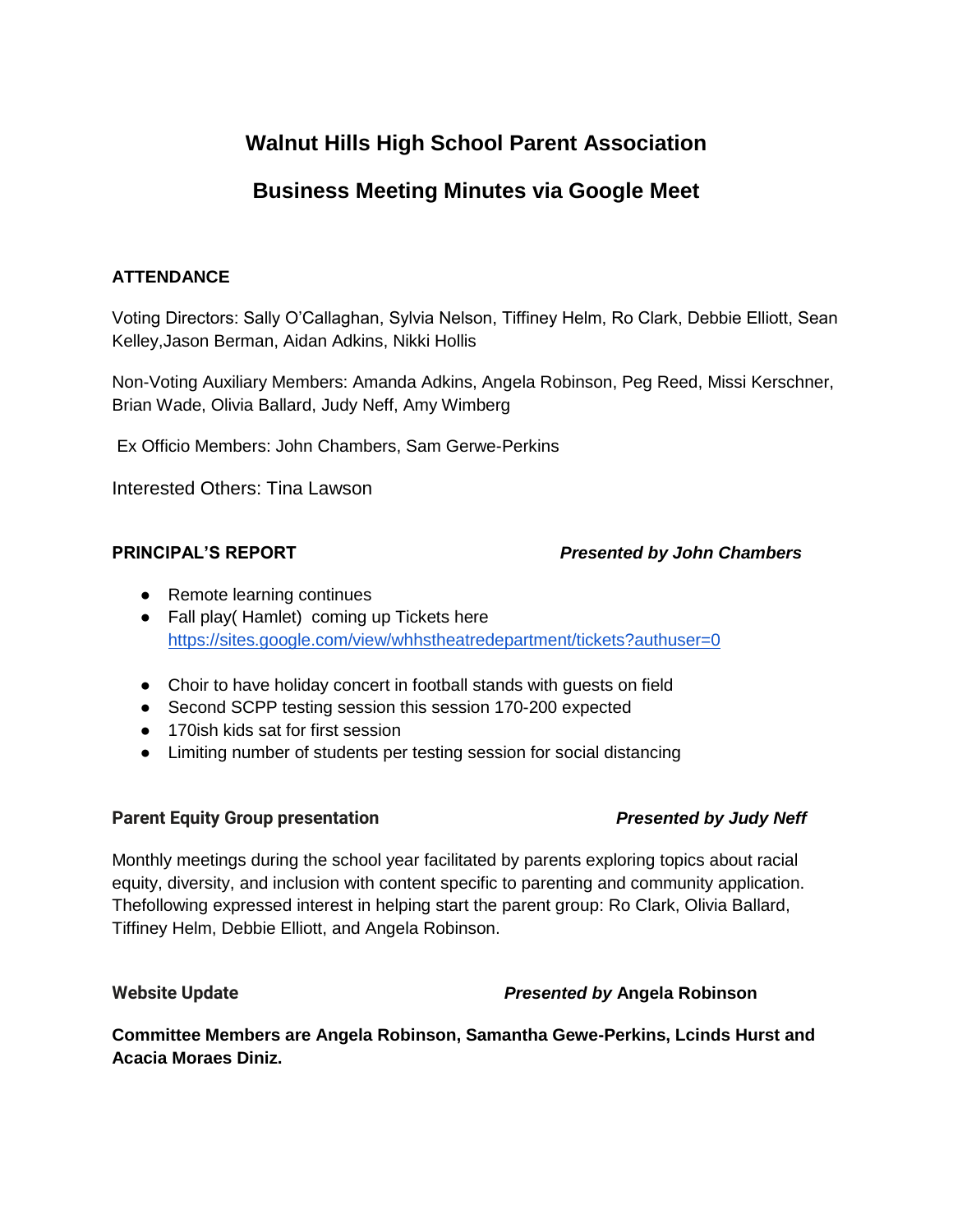The exploration of improving the website began last year and ADA compliance was just one of the concerns regarding our current website. The website is not searchable, and feedback is consistent that the website is not at all user friendly. The option being explored would be user friendly, easily updated and be less expensive on a year-to-year basis.

Committee would like feedback from board members. Mockup of website here: [https://meet.google.com/linkredirect?authuser=2&dest=http%3A%2F%2Fwww.walnuthill](https://meet.google.com/linkredirect?authuser=2&dest=http%3A%2F%2Fwww.walnuthillseagles.com.dream.website%2F) [seagles.com.dream.website%2F](https://meet.google.com/linkredirect?authuser=2&dest=http%3A%2F%2Fwww.walnuthillseagles.com.dream.website%2F) and feedback form here : [https://docs.google.com/forms/d/e/1FAIpQLSeIZInBYSyglVOP\\_o9DUFsvc4c-g5ZOMK\\_V9R-](https://meet.google.com/linkredirect?authuser=2&dest=https%3A%2F%2Fdocs.google.com%2Fforms%2Fd%2Fe%2F1FAIpQLSeIZInBYSyglVOP_o9DUFsvc4c-g5ZOMK_V9R-Af5SqkHpiSw%2Fviewform)[Af5SqkHpiSw/viewform](https://meet.google.com/linkredirect?authuser=2&dest=https%3A%2F%2Fdocs.google.com%2Fforms%2Fd%2Fe%2F1FAIpQLSeIZInBYSyglVOP_o9DUFsvc4c-g5ZOMK_V9R-Af5SqkHpiSw%2Fviewform)

Please send in feedback by the sunday after thanksgiving November 29

# **ILT** *Presented by Pete Riddle*

- Exam week-no exams just normal bell week
- Changes to Honors program that would challenge students and address inequity concerns
- Proposal to bring back physics AA
- Exploring options/leniency for students who choose not to sit for AP exams this spring
- ●

# **LOE** *Presented by Brian Wade*

- \$26,465 on Sunday 11/15/20
- Email solicitation in progress

# **WalnutFest** *Presented by Sally O'Callahan*

- Meeting next week to discuss a virtual Walnutfest
- Timing of the event maybe later in the spring

# **7th/8th grade Liaison** *Presented by Ro Clark*

- Stephenson lunch time for all seventh graders. 30 mins on Mondays and Thursdays
- Planning virtual events-survey on schoology
- This is a doc Stephenson put together of all the things still happening at WHHS